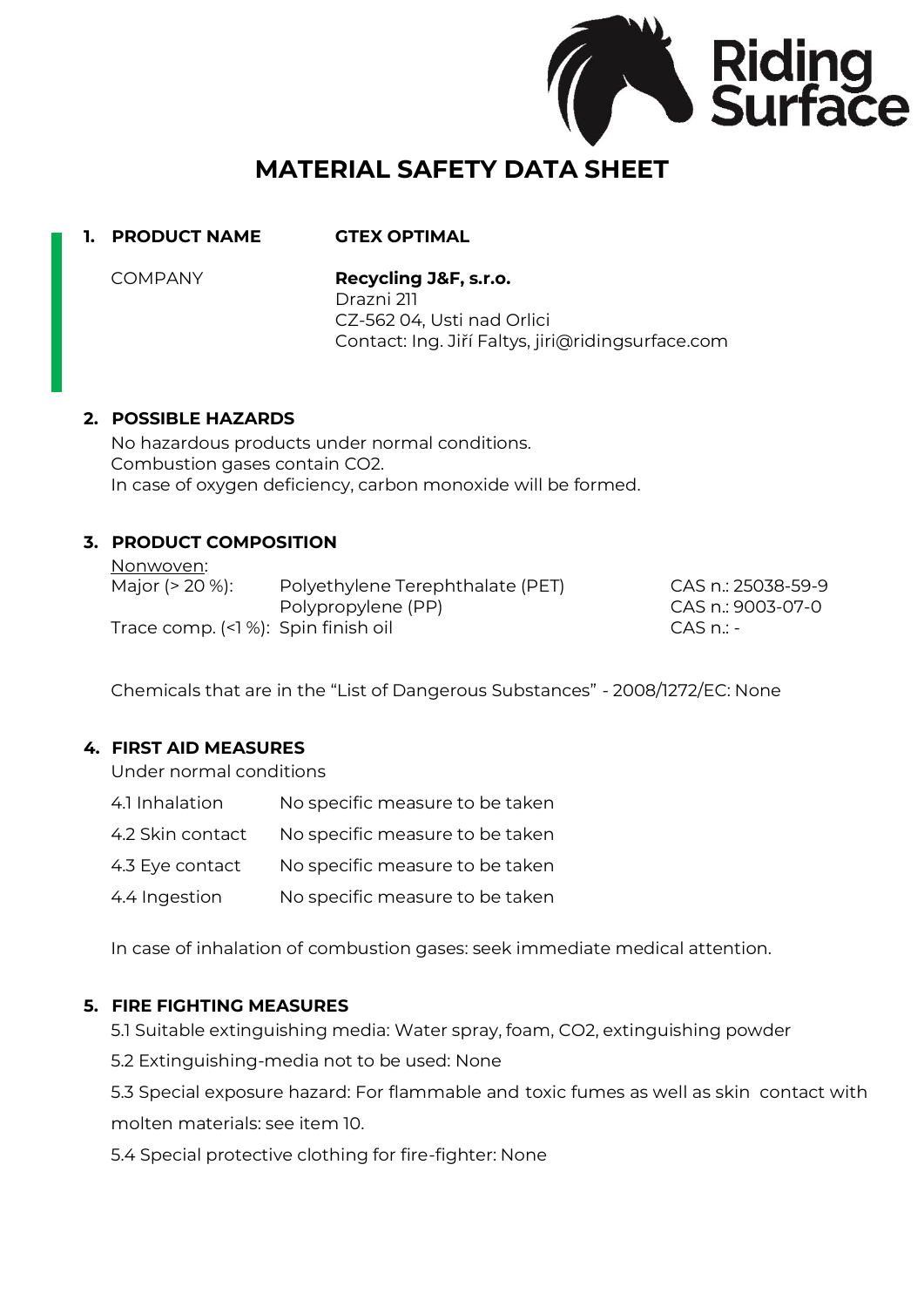#### **6. ACCIDENTAL RELEASE MEASURES**

Not applicable

## **7. HANDLING AND STORAGE**

Normal requirements

## **8. EXPOSURE CONTROL / PERSONAL PROTECTION**

No specific measures

## **9. PHYSICAL AND CHEMICAL PROPERTIES**

| Chopped nonwoven textile<br>White                          |  |
|------------------------------------------------------------|--|
| 160 °C                                                     |  |
| $>285$ °C                                                  |  |
| Not easily flammable                                       |  |
| > 300 °C                                                   |  |
| PET: 1.36 g.cm <sup>-3</sup> , PP: 0.95 g.cm <sup>-3</sup> |  |
| Water: Insoluble<br>Fat: Insoluble                         |  |
|                                                            |  |

### **10. STABILITY AND REACTIVITY**

Conditions to be avoided:

At temperatures higher than 300°C toxic and flammable gases, carbon monoxide may be developed. The generation of cleavage and oxidation products is subject to fire conditions. Non-burned residues and contaminated water after fire fighting should be disposed of in compliance with official regulations.

Molten materials should not be allowed to be in contact with the skin to which it can adhere and can cause burns.

# **11. TOXICOLOGICAL INFORMATION**

No toxically reaction known under normal conditions. Under decomposition conditions; toxic fumes and contaminated water: see item 10.

#### **12. ECOLOGICAL INFORMATION**

For transportation, storage, normal use, no toxicological effect known. The product is not biodegradable.

### **13. DISPOSAL CONSIDERATIONS**

Being non-hazardous solid waste, nonwovens can be disposed of, depending on local legislation, through: recycling, incineration or landfill.

# **14. TRANSPORT INFORMATION**

No specific request

#### **15. REGULATIONS**

None